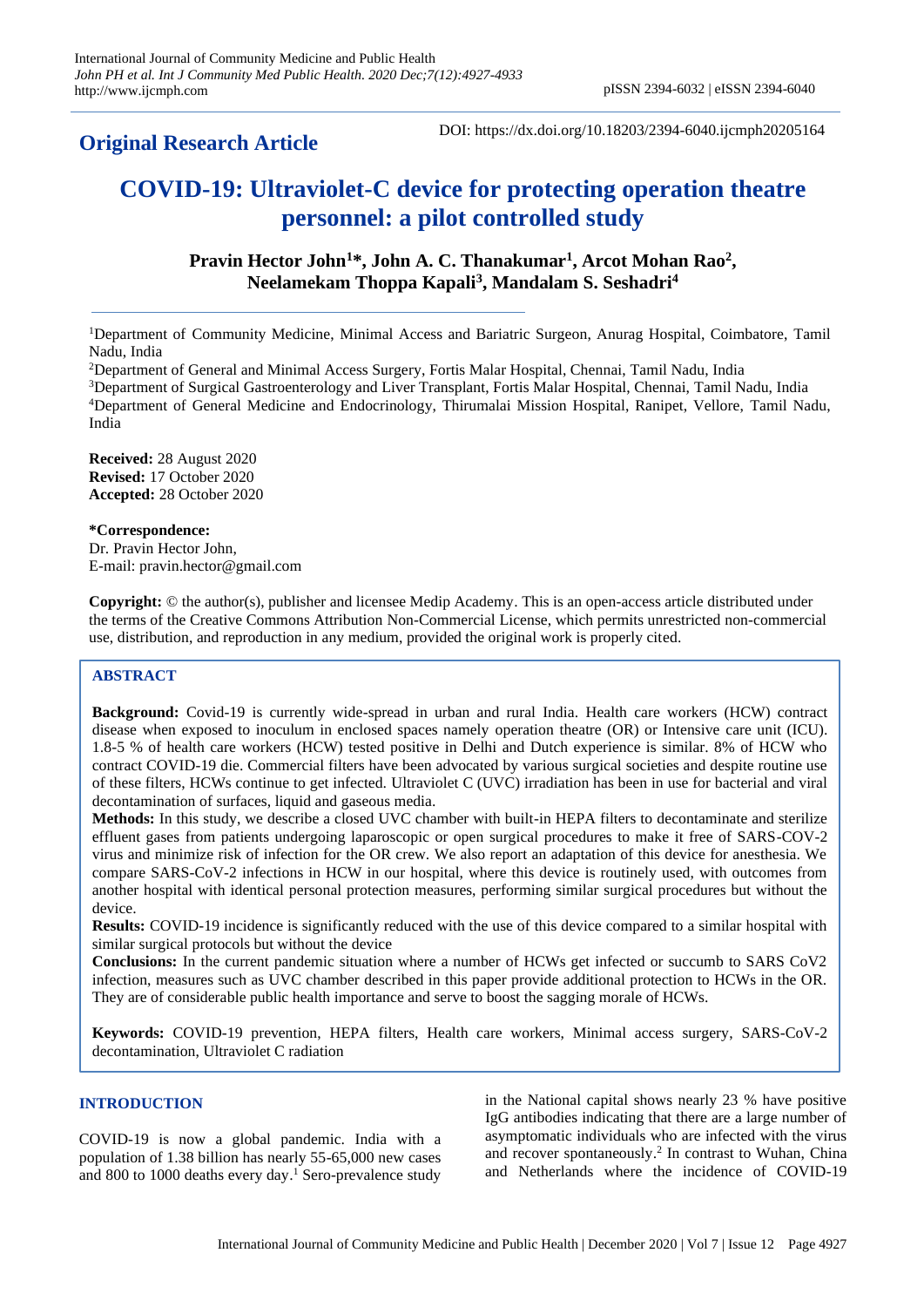among HCW was <1%, 1-5.8% of HCW in Delhi had the infection. 3-5 While state government reports on the incidence among HCW are awaited, the Indian Medical Association (IMA) reports 1279 cases of COVID-19 and 99 deaths among doctors. <sup>6</sup> The large proportion (nearly 40%) of infected but asymptomatic individuals can spread the disease to HCW particularly when they are admitted for or operated upon for non-COVID illness. In OR, procedures like endotracheal intubation, use of high speed drills in orthopedic or neurosurgery theatres and release of pneumo-peritoneum during laparoscopic surgery are aerosol generating and pose a special risk to HCW.

Reverse transcriptase polymerase chain reaction (RT-PCR) test used to diagnose COVID-19, was used exclusively for case detection and contact tracing in the first 3 months of the epidemic in India.7,8 During this time period, essential surgical procedures were conducted with only thermal screening and history suggestive of the clinical syndrome as screening tools without preoperative RT-PCR testing for the virus.<sup>9</sup> Subsequently, with wider availability of RT-PCR testing in private laboratories, routine pre-operative screening for the virus is practiced widely in the country to minimize risk to surgeons, anesthetists and all other OR personnel.

The Indian Council of medical research (ICMR) recommends prophylactic hydroxychloroquine for HCW. 3 However the RT-PCR test has a false negative rate of about 30%, which means that 30% of infected individuals will not be picked up by the screening test.<sup>10</sup> Therefore, additional protective measures are mandatory for HCW in OR and ICU. While personal protective equipment (N95 masks or respirator masks) and strict protocols for surgical smoke evacuation are the corner-stones of preventing spread of this viral infection to HCW, continuing occurrence of SARS-CoV-2 infections in HCW despite these precautions, indicates the need for innovations to further minimize risks to HCW. Objective of the study was to demonstrate the efficacy of UVC to decrease the incidence of covid19 in HCW and to compare with a similar hospital without UVC chamber.

In this prospective controlled pilot study we used a metallic chamber fitted with UVC source, HEPA filters in the smoke/aerosol evacuation system for a period of three months.SARS-CoV-2 infection rates in our hospital are compared to those from a similar hospital in the same state, with similar lock-down situation imposed by the state government.

Comparable protective steps in theater such as PPE, respiratory mask with HEPA filters, smoke evacuation systems for laparoscopic surgery were in place in both hospitals. The ventilation systems in the OR in the two hospitals were also similar. The only difference was deployment of UVC decontamination chamber for decontamination of surgical smoke and aerosols in the OR in the study hospital.

# **METHODS**

This was a prospective observational control study. Two similar non-COVID hospitals where no COVID cases were admitted were chosen in Tamilnadu, South India, subject to the same standard government regulations. Preoperative RT-PCR testing for SARS-CoV-2, choice of cases, standardized protocols for entry and exit of OR Personnel, use of personal protective equipment were very similar in the two hospitals. Duration of the study was for 3 months from April 2020 to June 2020. During the early part of study when RT-PCR testing was unavailable for preoperative screening, thermal screening and signs and symptoms of COVID-19 clinical syndrome were used and suspected cases referred to COVID-19 care centres from both the hospitals.<sup>14</sup>

# *Inclusion criteria*

In both hospitals, details of the number of surgeons, surgical nurses, anaesthetist and technicians who entered OR, and the duration in the OR were recorded. The protocol for OR entry was as follows. Anesthetist with technician entered theatre first and exited last. Surgical nurses entered next, followed by surgeons.

# *Exclusion criteria*

Age, co-morbid situations were not applied. Ethical approval was not required as the study did not involve patients.

### *Procedure*

Preoperative RT-PCR testing was done in all 19 patients in control hospital and in 16 out of 35 patients in study hospital.

Both hospitals adopted similar practices in theaters, limiting the number of staff in theater to the minimum, proper donning and doffing of PPE, usage of N95 respirator masks and smoke evacuation systems with HEPA filter for laparoscopic surgery. In study hospital, smoke evacuator system was through the additional UVC chamber, HEPA filters. Surgical team followed other identical preventive steps and protocols.

# *Description of the UVC chamber with HEPA filters*

The cylinder for UVC chamber device was fabricated by Atatri Industries Pvt Ltd, Coimbatore. HEPA filters were obtained from Hengst Luman India Private limited.

The UVC chamber (Figure 1) with inlet and outlet vents (\*Technical details and mathematical model are presented in the addendum) has all its components contained within an opaque metallic UVC proof cylinder (which prevents exposure of OR personnel to UVC). The cylinder contains within it a UVC source, a low pressure mercury vapour discharge lamp with tubular glass envelope which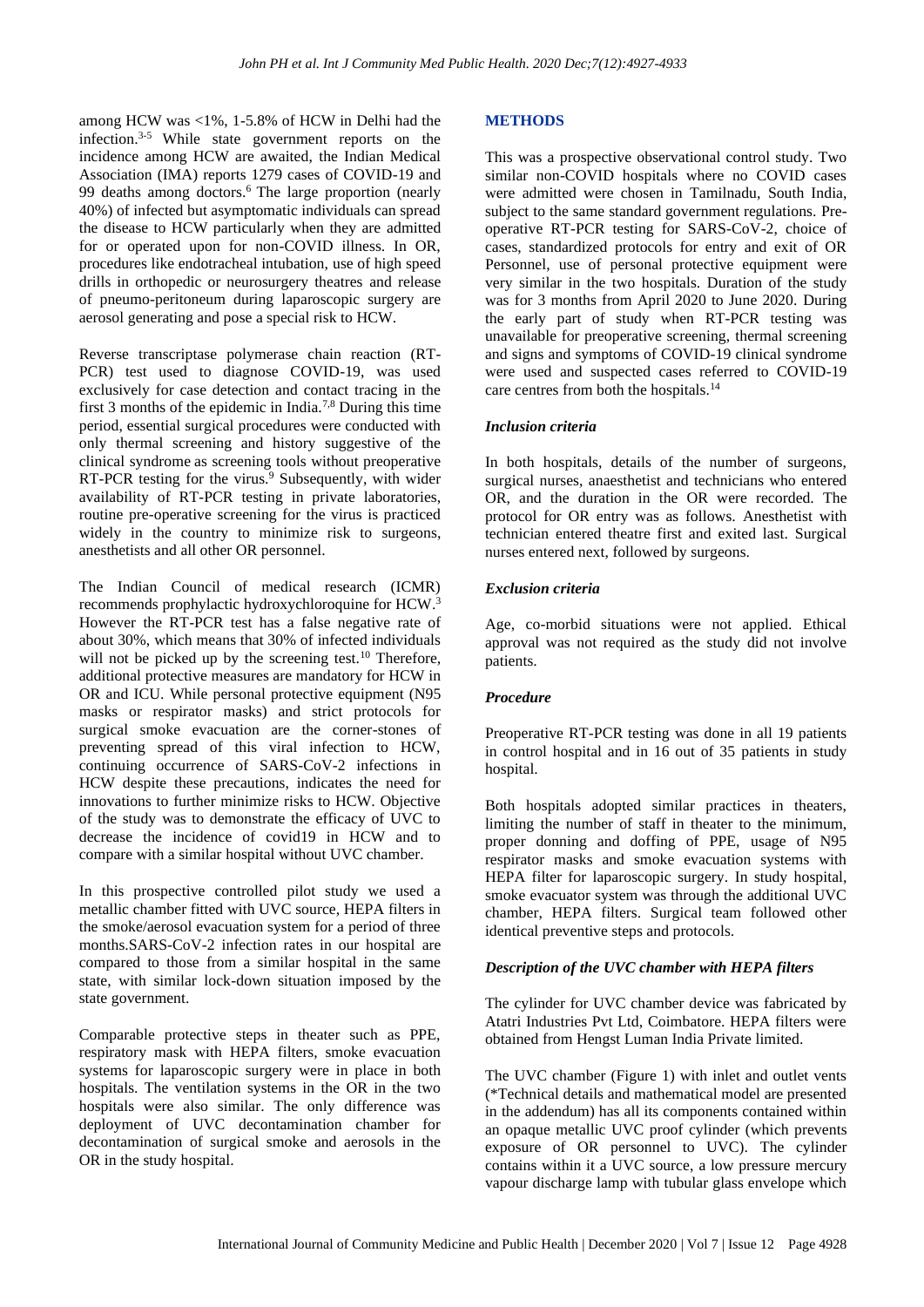emits short wave ultraviolet radiation with peak at 253.7 nm (UVC) for germicidal action. 11,12 UVC acts on microorganisms like bacteria and viruses by disrupting the nucleic acid in the cell thus eliminating their infective potential. 12,13 UVC has been proven to destroy viruses including SARS-CoV-1. 11-13 Two HEPA filters, also contained within the chamber, distal to the UVC source, filter the particulate matter.



**Figure 1: UVC chamber with HEPA filters.**



**Figure 2: Acrylic hood for anesthesia.**

The inlet vent is connected through a sterile air tight tube to the patient's end; acrylic hood in anesthesia, laparoscopic trocar in minimal access surgery (MAS) or to the diathermy pencil in open surgery. The inlet leads to the UVC chamber. The gas effluent or aerosol from patient that enters the chamber passes through the UVC chamber and the two HEPA beyond.

The UVC generator, housed inside the cylinder, passes UVC rays over the gas mixture inside the closed chamber. Outlet vent from the chamber is connected to theater central suction system. The time required for UVC irradiation to render the virus inactive inside the chamber has been calculated to be 0.663 seconds (formula described in Addendum).

In the study hospital, UVC chamber with HEPA filters was used in the following situations to treat the effluents gases from the patient, namely anesthesia, laparoscopic surgery and open surgery.



**Figure 3: Use of UVC chamber in MAS.**

## *Method of use of UVC chamber with HEPA filters in anesthesia*

The modification of the device for anesthesia (Figure 2) consists of an acrylic hood at head end, with holes to access airway and for suction catheter.The hood is fitted over the patient's head, to minimize escape of the aerosol into the OR environment. The hood is partly in place at the time of intubation and after intubation fully in place. It is removed at the time of extubation of the patient. Throughout the operative procedure, the hood is maintained in place at the head end both in general and spinal/ regional anesthesia. The hood is connected to wall suction so as to generate negative pressure inside the hood. The patient is intubated by the anesthetist in full respiratory protective gear including N95 mask, goggles and head cover. The potentially contaminated exhaled air gas mixture is sucked into UVC chamber and the UVC treated effluent gas mixture is drained swiftly through central suction.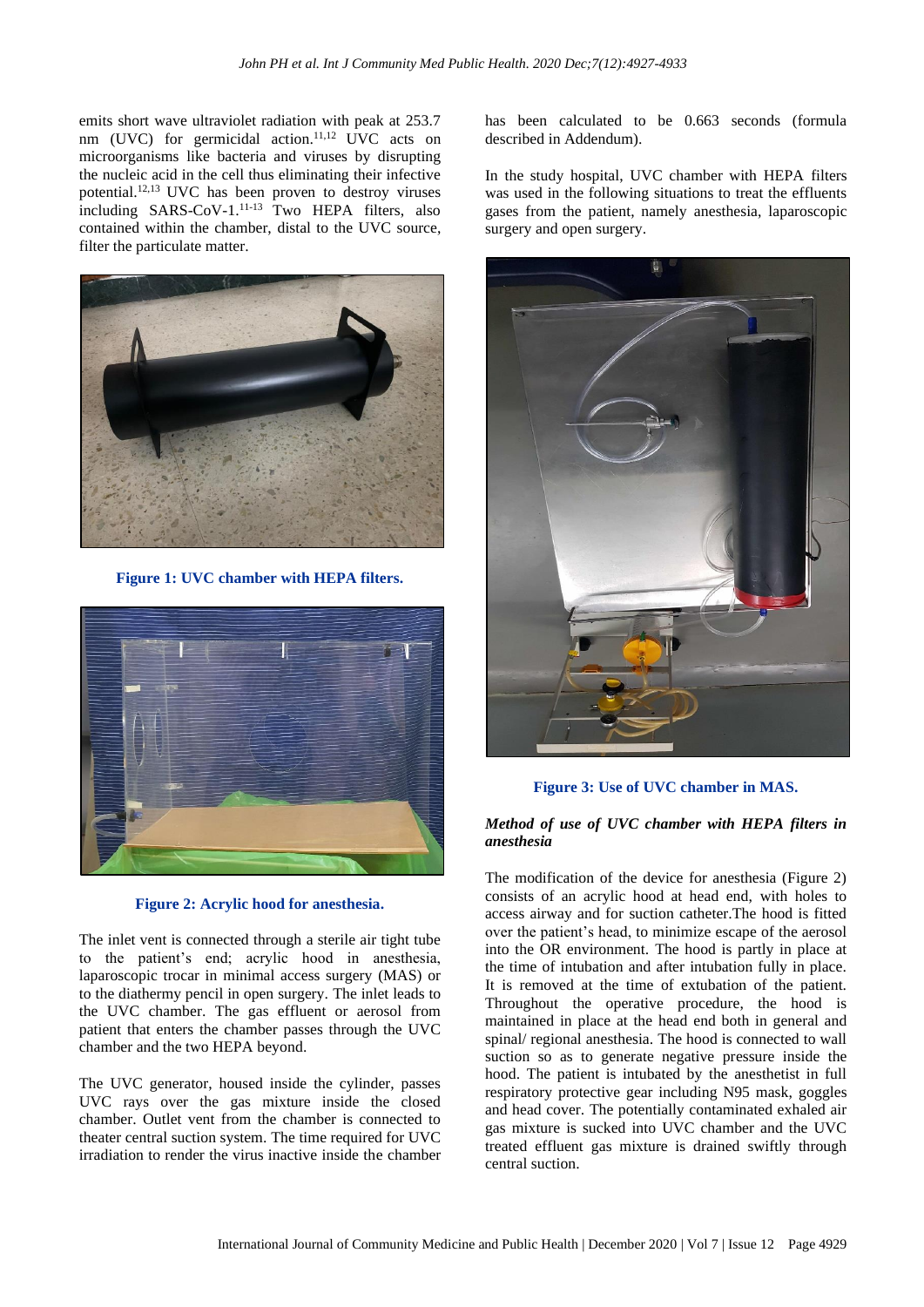# *Use of UVC chamber with HEPA filters in Minimal Access Surgery (MAS)*

The outer end of the laparoscopic trocar is connected by a sterile tube to the inlet of the UVC chamber via a valve so as to let the effluent gases from peritoneal cavity to be sucked into UVC chamber. The outlet vent from UVC chamber is connected to the central suction. Smoke generated during MAS enters the chamber where it is exposed to UVC irradiation, filtered by HEPA filters and exits into the central suction. The very short exposure time required for inactivating 99.9% of SARS-CoV virus (0.663 seconds) ensures rapid sterilization of the smoke generated during MAS. Use of the device during laparoscopic surgery is shown in Figure 3.

## *Use of UVC chamber with HEPA filters in open surgery*

In open surgery, the diathermy tip is mainly used for cutting or for coagulation using appropriate current. A standard sterile suction tube is perforated 1 cm before its distal end to admit diathermy electrode tip. The tip of electrode is introduced through this opening and pushed through such that it projects by one centimeter outside the tip of the suction tube. The diathermy pencil is secured in place with two ties. The other end of the sterile suction tube is attached to the inlet vent of the UVC chamber. The outlet is connected to wall central suction. This enables the smoke created during the use of diathermy (for cutting, dissection or coagulation) to be carried through the UVC chamber HEPA filters before it is sucked into the central suction. Commercial diathermy pencils with suction tips, available in the market were not used in this study.



# **Figure 4: Method to attach suction to cautery tip at open surgery.**

### *Statistical methods*

Categorical variables were compared using two tailed Students''t' test. Proportions were compared with Chi<sup>2</sup> test. Results were considered to be significant if  $p<0.05$ .

# **RESULTS**

The personnel in the study hospital consisted of 5 surgeons (2 of them age>60 years, 4 nurses, 3 technicians and 6 anesthetists (one of them age >60 years). The personnel in the control hospital consisted of 3 surgeons (2 age>60 years, 1 had diabetes mellitus and hypertension), 5 nurses, 6 technicians and 4 anesthetists. All the pre-operative RT-PCR tests done on patients for COVID-19 were negative in both the hospitals. The age, female:male ratio and the type of surgery (open or laparoscopic) are shown in Table 1. (The details of the surgical procedures in the study hospital and control hospital are provided in the addendum). The study hospital had a greater number of procedures overall and a significantly greater proportion of laparoscopic procedures (p=0.02) compared to the control hospital (Table 1).

**Table 1: Female:male ratio, age range and type of surgery for patients in study and control hospitals.**

| <b>Factors</b>                          | <b>Study hospital</b> | <b>Control hospital</b> |  |
|-----------------------------------------|-----------------------|-------------------------|--|
| <b>Females:</b><br><b>Males</b> (Total) | 18:17(35)             | 11:8(19)                |  |
| Age (Mean,<br>Range)                    | 49 (20-83)            | 54 (26-85)              |  |
| <b>Open surgery</b>                     | 17                    | 16                      |  |
| Laparoscopic<br>surgery                 | 18                    | $3*$                    |  |

\*Chi 2 with Yate's correction: \*(1, N = 54) X2: 5.17, p=0.02

There was significantly greater number of laparoscopic surgical procedures in the study hospital compared to the control hospital p<0.005

Table 2 compares the number of exposures to the OR of different categories of OR personnel and cumulative duration of exposure to OR in the two hospitals. The incidence of COVID 19 in the control hospital and study hospital are compared.

As shown in Table 2, the number of OR exposure of personnel of different categories such as doctors, nurses, technicians and anesthetists were significantly greater in the study hospital than in the control hospital  $(p<0.05)$ . The cumulative duration of exposure of different categories of OR personnel to the OR environment while the patient was inside the theatre was significantly greater in the study hospital than in the control hospital (p<0.001). In spite of the greater number of episodes of personnel exposure to OR and the significantly greater duration of exposure to the OR, the incidence of COVID-19 in the study hospital was significantly lower than in the control hospital  $(p<0.05)$ . The only difference in protocol between the study hospital and the control hospital was the consistent and regular use of UVC chamber with filters for treatment of effluent gases and aerosols during anesthetic and operative procedures.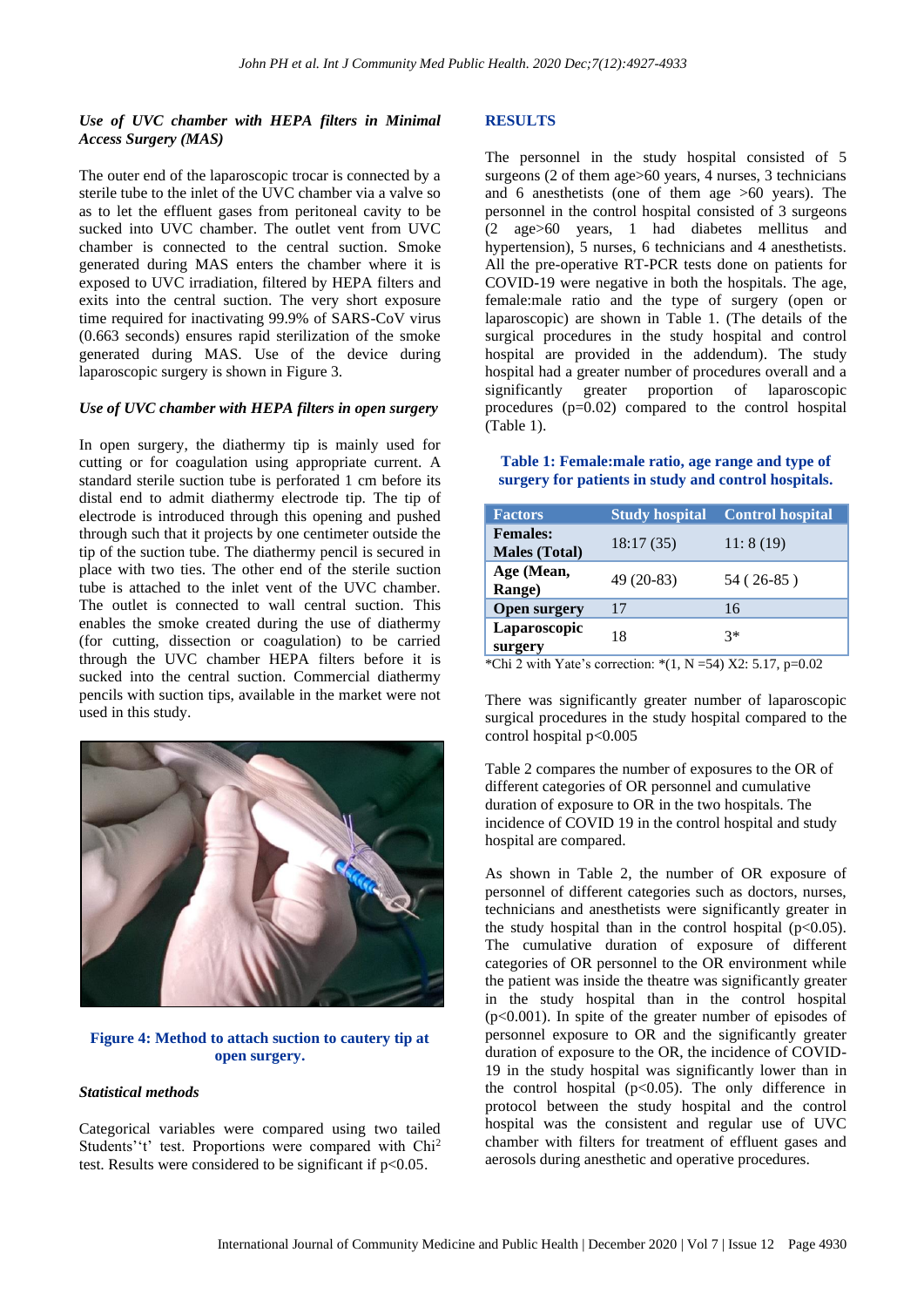|                                                | <b>Control Hospital@</b>                        |                                         |                         | <b>Study Hospital@</b>                      |                                     |                        |
|------------------------------------------------|-------------------------------------------------|-----------------------------------------|-------------------------|---------------------------------------------|-------------------------------------|------------------------|
|                                                | Number of OR<br>exposure of<br><b>Personnel</b> | <b>Hours</b><br>exposed to<br><b>OR</b> | COVID-19<br>infections* | Number of OR<br>exposures of<br>Personnel** | <b>Hours</b><br>exposed<br>to OR*** | COVID-19<br>infections |
| <b>Surgeons</b><br>Open/lap (total)            | 39/9(48)                                        | 26.35                                   | $\overline{2}$          | 33/41(74)                                   | 42:25                               | $\theta$               |
| <b>Nurses Open/lap</b><br>(total)              | 34/6(40)                                        | 29.1                                    | $\overline{2}$          | 29/35(64)                                   | 46:00                               | $\overline{0}$         |
| <b>Technicians</b><br><b>Open/lap</b> (total)  | 14/3(17)                                        | 32.05                                   | $\Omega$                | 24/39(63)                                   | 52:10:00                            | $\Omega$               |
| <b>Anesthetists</b><br><b>Open/lap (total)</b> | 16/3(19)                                        | 32.05                                   |                         | 17/18(35)                                   | 52:10                               | $\overline{0}$         |
| <b>Total</b>                                   | 124                                             | 119.55                                  | $5*$                    | 236                                         | 192.45                              | $\theta$               |

**Table 2: Comparison of Covid-19 occurrence in personnel and operation duration between control and study hospitals.**

\*Chi-square 8.22, p-value 0.042. The result is significant at  $p < 0.05**$  t-value 2.46208, p=0.048981. The result is significant at  $p<0.05$ .\*\*\* t-value 6.54244, p=0 .00061. The result is significant at  $p<0.01$ ; @: Control hospital had 2 surgeons age > 60 and 1 had diabetes and hypertension; @: Study hospital had 2 surgeons and an anesthetist age>60 but n other comorbidity.

#### **DISCUSSION**

The large number of daily new cases reported from every country and the wide-spread occurrence of asymptomatic infections as evidenced by sero prevalence studies portend a very high risk for all HCW, in particular those working in ICUs and OR all over the world.<sup>1,2</sup> Covid-19 is currently wide-spread in urban and rural India.<sup>7,8</sup> Around 1-5.8% of all HCW get COVID-19 infection and those in high risk areas have a greater proportion of infections. 3,4 Eight percent of HCW who contract COVID-19 die of the disease. 5,6 The OR, a closed space where the viral load is likely to be very high poses a particular threat to the health and welfare of surgeons, anesthetists, nurses and technicians. Based on guide-lines drawn up by different surgical societies protocols have been standardized in operation theaters to minimize exposure risk to  $HCW<sub>.14,15</sub>$  These include pre- operative testing with RT-PCR, negative pressure theaters, minimizing the number of personnel inside theater during surgery, avoiding change of personnel during a procedure, and restricting the presence of anesthetic crew (excluding the anesthetist) to intubation and extubation time. However use of UV radiation for sterilizing the micro-environment in the OR is not widely practiced though char-coal filters to minimize the emission of particulate matter and the smell of burning tissue is in use for laparoscopic surgery.11-13 Other important personal protective measures include N95 masks, respirator masks, PPEs, facial visors, double gloves and hand hygiene.<sup>16</sup> In view of the false negative rates of about 30% for RT-PCR testing for the virus, these precautions are mandatory for every surgical patient and for every procedure under any type of anesthesia (regional or general).<sup>10</sup> As the COVID 19 pandemic is not likely to end in the near future these protocols are mandatory perhaps for the next several months. Despite these measures, COVID-19 infections do occur in members of the operating team. Therefore there is an urgent need for innovations to make the OR safe for personnel.

Covid-19, caused by SARS-CoV-2 virus which is positive sense single stranded RNA is a very small virus (diameter 50 - 200 nM).<sup>17</sup> The envelope is made of a lipid bilayer with embedded proteins. The virus uses extended spike proteins to attach to and to get into the cells through a specific receptor ACE 2 present in respiratory epithelium. <sup>18</sup> The spikes made up of glycoproteins give the appearance of a crown and hence the name corona.

UVC rays work by disrupting the spike proteins and the RNA inside the virus thereby inactivating the virus and its ability to attach to cells.<sup>11,12</sup> The potential harm from UVC to OR personnel was eliminated in this study by housing the UVC source in a metallic chamber.

The best way to decide whether this chamber is effective in eradicating live virus would be to culture the gaseous effluent from patients (anesthetic aerosol, and smoke emanating from laparoscopic or open surgery) before and after passage through the device. Unfortunately this verification can only be done in level 3 bio-safety laboratory which is available only in select institutes in the country. The commonly available RT-PCR test for COVID-19, which tests for only viral RNA, is unsuitable for this purpose, because it will be positive even if the virus is dead.

The UVC radiation and the 2 HEPA filters in the UVC chamber that we deployed are mutually complimentary, the filters serve to contain the virus inside the chamber and the UVC radiation inactivates the virus. The HEPA filter which filters 99.7% of particles size  $>0.3$  µm, and the ULFA filter which filters 99% of particles >0.1µm are inadequate for containing the SARS-CoV-2 virus with a size ranging from  $0.05$  to  $0.2$  um particularly because in an aerosol the virus exhibits Brownian motion20and may wriggle through these filters.<sup>19</sup> Further when one attempts to evacuate the aerosols and smoke mixtures using a suction device, the negative pressure in the suction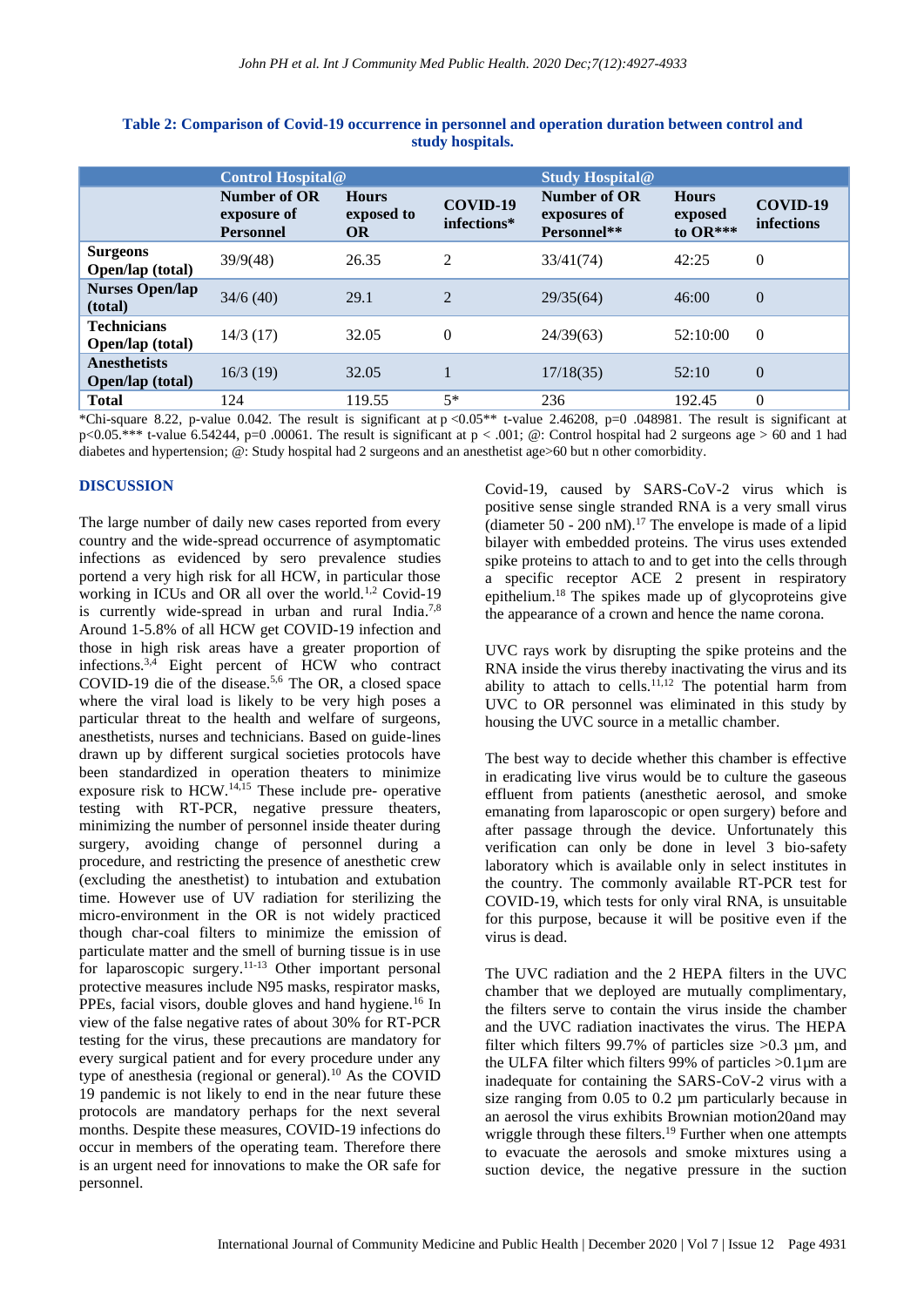system can hasten movement of the viral particles through these filters making them ineffective. Even though multiple national and international associations advise the use of HEPA and ULPA filters their efficacy in containing the spread of the virus within the OR environment is questionable.<sup>21</sup>

Surgical smoke contains particulate matter, the size of particles varying with electro-dissection (0.7 µm), laser coagulation (larger) or ultrasound dissection  $(0.35-6.5 \mu m).$ <sup>19,22</sup> Activated charcoal filters absorb gas and vapour and they minimize the smell from burnt tissue but are no good for containing the virus.<sup>23</sup>

Studies in the pre-COVID-19 period have confirmed the presence of Hepatitis B, Human Papilloma virus. 24,25 HIV virus in surgical smoke. Doremalen et al demonstrated the viability of SARS-CoV-2 in aerosols for hours and on surfaces for hours to days.<sup>26,27</sup> However presence of SARS-CoV-2 in surgical smoke, though plausible has not been experimentally verified.<sup>28</sup>

There is controversy in literature as to whether open or laparoscopic surgery is better in the context of the COVID-19 pandemic. The occurrence of COVID-19 infection in the control hospital in spite of following identical protocols suggests that the currently used protocols may be inadequate to completely protect the surgical team. With the deployment of the UVC chamber In the OR in our hospital we have been successful in not having even one infection even though our OR personnel were exposed to the OR more often and for significantly longer duration.

The device we have used in this study may be of use in other high risk situations like the ICU and Emergency Room but this needs to be prospectively studied.

### *Limitations*

Pre-operative RT-PCR was possible in only 16 out of 35 cases in the study hospital (due to non-availability in the first month of the epidemic due to strict Government restrictions on RT-PCR testing) but in all 19 cases in the control hospital. It is possible that some of those who got infected acquired the infection outside the hospital setting. If this is true it is likely to occur equally in both study and control hospitals but this was not the case. We have not done viral cultures for SARS-CoV-2 on samples before and after they passed through the UVC chamber as the facility is not available to us. This is something that can be done by bigger institutes like the National Institute of Virology Pune.

### **CONCLUSION**

In conclusion we presented limited evidence in a pilot study that use of UVC chamber in the OR reduces risk of SARS-Co-V2 infection in OR personnel over and above the protection afforded by proper use of PPE. Our

observations need to be confirmed in a larger study. Viral cultures of aerosols and surgical smoke before and after passage through the UVC Chamber, if undertaken by level 3 Bio safety viral research laboratory will confirm the efficacy of this device in eliminating SARS-CoV-2 from the OR environment..

#### **ACKNOWLEDGEMENTS**

Author would like to thank Ragavkrishna Ranganathan, ATATRI, Coimbatore for technical input, and to Dr. J. E. Diwakar PhD (Chief Research Scientist Retd), Indian Institute of Science, Bengaluru for guiding them.

*Funding: No funding sources Conflict of interest: None declared Ethical approval: The study was approved by the Institutional Ethics Committee*

### **REFERENCES**

- 1. Worldometers. Total Coronavirus Cases in India. Available at: https://www.worldometers.info/ coronavirus/country/india/. Accessed on 25 July 2020.
- 2. Ministry of Health and Family Welfare, Seroprevalence study conducted by National Center for Disease Control NCDC, MoHFW, in Delhi, June 2020, Delhi. Available at https:// pib.gov.in/ PressRelease Page.aspx?PRID=1640137. Accessed on 30 July 2020.
- 3. Chatterjee B, Anand T, Singh JH. Healthcare workers and SARS-CoV-2 infection in India: a casecontrol investigation in the time of COVID-19. Indian J Med Res. 2020;151:459-67.
- 4. Jha S, Soni A, Siddiqui S. Prevalence of flu-like symptoms and COVID-19 in healthcare workers from India. JAPI. 2020;68.
- 5. Bergh MFQ, Builting A. Prevalence and clinical presentation of health care workers with symptoms of corona virus disease 2019 in 2 Dutch Hospitals during an early phase of the pandemic. JAMA Netw Open. 2020;3(5):e209673.
- 6. IMA says 99 doctors succumbed to COVID-19, issues 'Red Alert' for medicos, Available at https://health.economictimes.indiatimes.com/news/i ndustry/ima-says-99-doctors-succumbed-to-covid-19-issues-red-alert-for-medicos/76989998. Accessed on 30 July 2020.
- 7. Bhatia R, Abraham P. Time to revisit national response to pandemics. Ind J Med Res. 2020;151:387-91.
- 8. Abraham P, Aggarwal N, Babu GR. COVID epidemiology data management team, covid laboratory team, laboratory surveillance for SARS-CoV-2 in India: performance of testing and descriptive epidemiology of detected COVID-19. Indian J Med Res. 2020;151:424-37.
- 9. Seshadri MS, John TJ. The COVID-19 pandemic: Defining the clinical syndrome and describing an